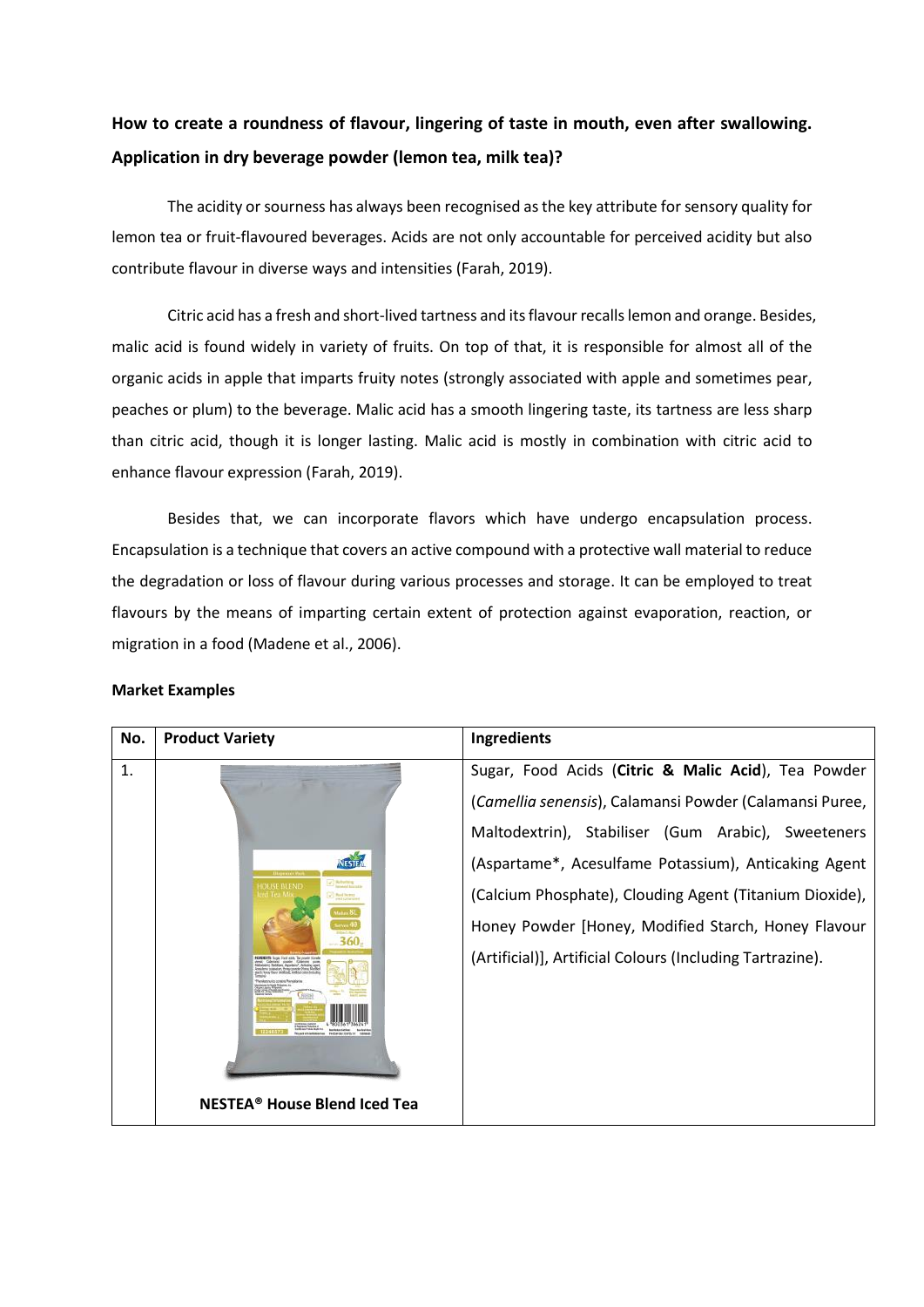| 2. |                                                                                                                                               | Natural Cane Sugar, Maize Maltodextrin, Matcha Green                                                       |
|----|-----------------------------------------------------------------------------------------------------------------------------------------------|------------------------------------------------------------------------------------------------------------|
|    | Zen                                                                                                                                           | Powder (5.3%),<br>Dehydrated<br>Lemon<br>Tea<br>$(3.7\%)$                                                  |
|    | <b>Teaforia Gourmet Ground Matcha Citrus</b>                                                                                                  | Lemongrass Flavour, Malic Acid.                                                                            |
|    | <b>Zen Green Tea</b>                                                                                                                          |                                                                                                            |
| 3. |                                                                                                                                               | Sugar, Instant Tea, Lemon Flavour and Citric Acid.                                                         |
|    | <b>Instant Dawn Tea Lemon Tea Premix</b>                                                                                                      |                                                                                                            |
| 4. |                                                                                                                                               | Sugar, Non-Fat Milk, Non-Dairy Creamer [Coconut Oil,                                                       |
|    | CHAI TEA<br>NEW LOOK<br><b>Vanilla</b> Cha <b>i</b><br>Naturally and Artificially<br>Flavored Drink Mix<br>NET WT<br>56 OZ (3 LB 8 OZ) 1.59kg | Corn Syrup Soilds, Sodium Caseinate (A Milk Derivative),                                                   |
|    |                                                                                                                                               | Sodium Citrate, Mono- and Diglycerides, Salt, Sodium                                                       |
|    |                                                                                                                                               | Aluminosilicate (Anti-Caking Agent)], Black Tea Powder,                                                    |
|    |                                                                                                                                               | Honey Granules (Sucrose, Honey), Cinnamon, Natural and                                                     |
|    |                                                                                                                                               | Artificial Flavours, Silicon Dioxide (As an Anti-Caking<br>Agent), Vegatable Gums (Carrageenan, Guar Gum). |
|    | Big Train Vanilla Chai Tea Latte Mix                                                                                                          |                                                                                                            |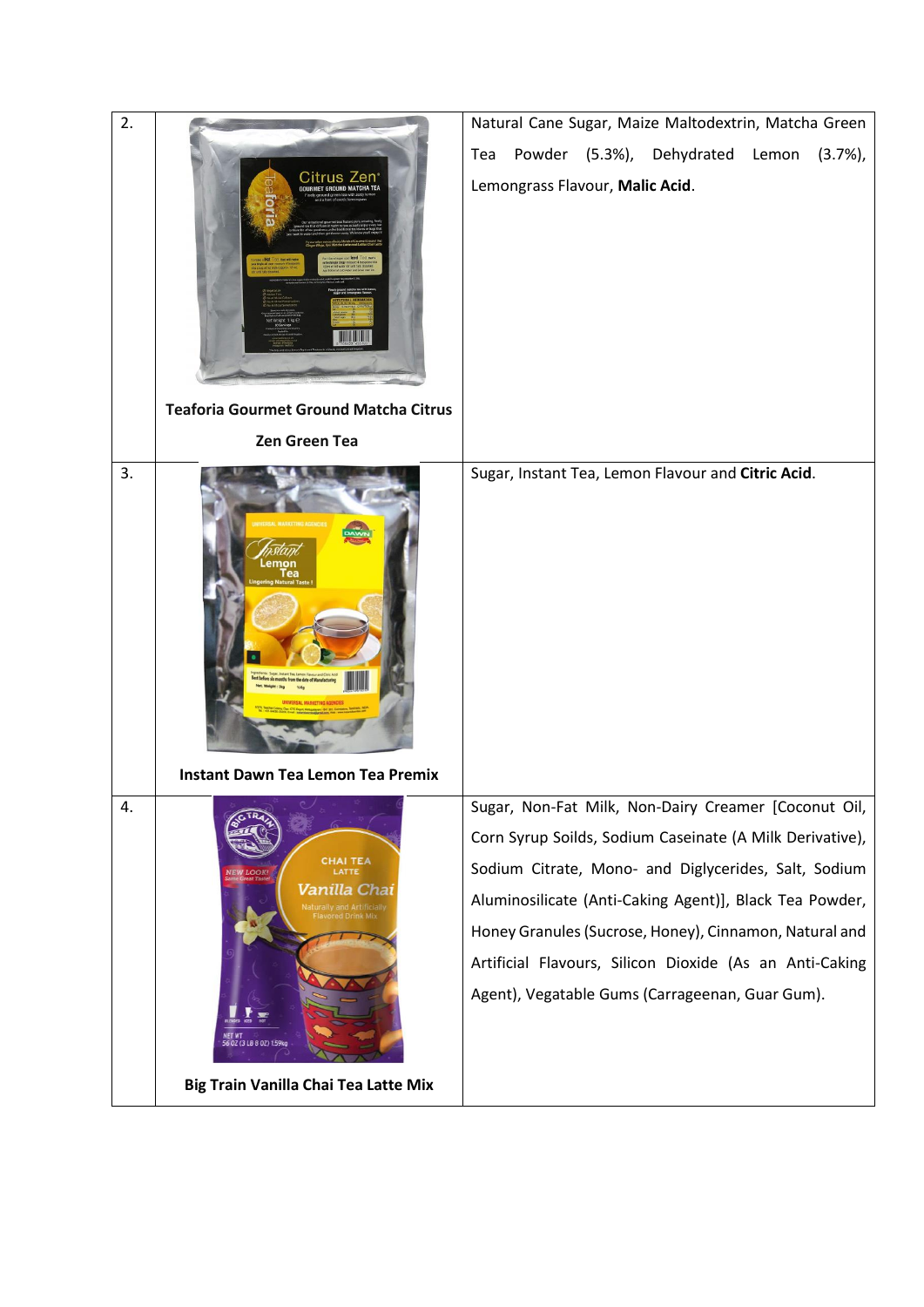| 5. |                                                       | Sugar, Non-Dairy Creamer (Corn Syrup, Hydrogenated                                                                                                                                                                                                                                                                                                                                                  |
|----|-------------------------------------------------------|-----------------------------------------------------------------------------------------------------------------------------------------------------------------------------------------------------------------------------------------------------------------------------------------------------------------------------------------------------------------------------------------------------|
|    |                                                       | Coconut Oil, Sodium Caseinate, Potassium Citrate, Silicon                                                                                                                                                                                                                                                                                                                                           |
|    |                                                       | Dioxide, Glycerin Esters of Fatty Acids, Sodium Stearoyl                                                                                                                                                                                                                                                                                                                                            |
|    | TEAZONE <sup>®</sup>                                  | Lactylate, Potassium<br>Phosphate<br>Dibasic,<br>Sodium                                                                                                                                                                                                                                                                                                                                             |
|    | PREMIUM POWDER MIX<br><b>MilkTeaBLAST</b><br>MILK TEA | Carbonate), Instant Black Tea Powder, Flavour.                                                                                                                                                                                                                                                                                                                                                      |
|    |                                                       |                                                                                                                                                                                                                                                                                                                                                                                                     |
|    | TWT 21.1 oz (1.3 LB) 600                              |                                                                                                                                                                                                                                                                                                                                                                                                     |
|    | <b>Tea Zone Premium MilkTea Blast</b>                 |                                                                                                                                                                                                                                                                                                                                                                                                     |
|    | <b>Powder Mix</b>                                     |                                                                                                                                                                                                                                                                                                                                                                                                     |
| 6. | <b>asa Milky Flavor</b><br>糖奶茶                        | Non-Dairy<br>Creamer<br>[Corn<br>Solid,<br>Sugar,<br>Syrup<br>Hydrogenated Vegetable Oil, Sodium Caseinate, Whey<br>Powder, Potassium Phosphate Dibasic, Potassium<br>Polyphosphate, Emulsifier (Sodium Stearoyl Lactylate,<br>Glycerine Esters of Fatty Acids), Flavour, Sodium Silico<br>Aluminate], Instant Black Tea Powder, Whole Milk<br>Powder, Brown Sugar Powder, Acacia Gum (Arabic Gum), |
|    | Casa Okinawa Brown Sugar Milk Tea                     | Silicon Dioxide (Anticaking Agent),<br>Brown<br>Sugar                                                                                                                                                                                                                                                                                                                                               |
|    |                                                       | Flavouring, Salt.                                                                                                                                                                                                                                                                                                                                                                                   |

## **References**

Ammari, A., & Schroen, K. (2018). Flavor Retention and Release from Beverages: A Kinetic and Thermodynamic Perspective. *Journal Of Agricultural And Food Chemistry*, *66*(38), 9869-9881. https://doi.org/10.1021/acs.jafc.8b04459

Farah, A. (2019). *Coffee: Production, Quality and Chemistry* (p. 532). London: Royal Society of Chemistry.

Joachim, D. (2001). *The Clever Cook's Kitchen Handbook: 5,037 Ingenious Hints, Secrets, Shortcuts, and Solutions* (p. 184). Pennsylvania: Rodale Inc.